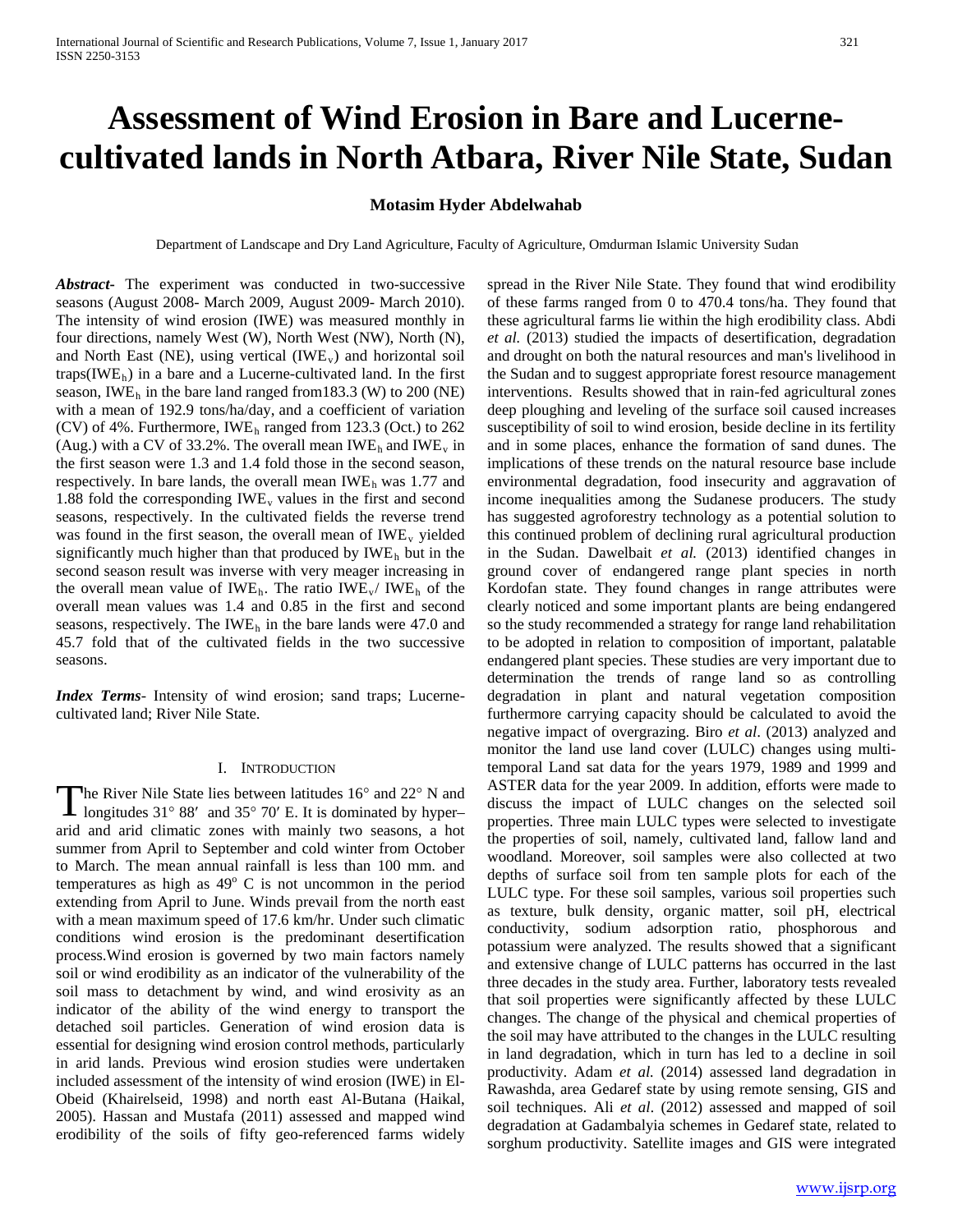with soil quality to detect and map the type and degree of severity of soil degradation. Soil quality indicators were determined and compared with the same indicators, determined previously in the same locations in 1976. The System Integration Risk model was used to classify the area of schemes according to soil chemical and physical degradation. The results revealed that the soil qualities in 2005 were significantly affected (P< 0.001) both negatively and positively, compared with the 1976 data. Soil chemical degradation ranged from low to severe, while the soil physical properties were not significant degraded. The long term average of the sorghum for all farms was between 1 to 3.5 sac per feddan (1 sac =100 kg; 1 feddan =  $0.42$  ha). About 1.5% of the total farms (262 farms) had long term average less than 1.5 sacs per feddan. 44.3% of the farms had long term average of 2.5 sacs feddan<sup>-1</sup>, and 34% of the farms had long term average of 3 sacs fed $^{-1}$  and above. Only about 10% of the total area had no yield deterioration while about 57% had low to moderate yield deterioration and 33% had high to severe degradation. This means that, although the soil was highly degraded, it was still possible to obtain some sorghum. Abuzied *et al.* (2015) they assessed the extent of sand movement by saltation and surface creep in central part of the Northern state for three areas, namely Al-Baja, west of Al-Golied town and Al-Khowie using soil trenches. In the first season, the rate of sand movement in all months, excepting July in El-Khowi was significantly  $(P \leq$ 0.001) higher than that in Al- Golied. In July the rates were equal. The overall mean monthly rate at El-Khowi was 1.39  $m<sup>3</sup>/m-w$ , which was more than 4-fold that in Al- Golied (0.32)  $m<sup>3</sup>/m-w$ ). In the second season, the mean monthly rate was 1.69m3 /m-w at El-Khowi, which was 3.8-fold, that of Al- Golied  $(0.44m<sup>3</sup>/m-w)$  and 5.3-fold that of Al-Baja  $(0.32m<sup>3</sup>/m-w)$ . The lowest sand drift at Al-Baja site was attributed to the fact that Al-Baja land form is a sand sheet plain. The higher sand movement in the second season was due to the higher wind erosivity in that season as indicated by sand storm visibility  $\leq 1$  km. The present study was undertaken to achieve the following objectives

- 1. To generate comprehensive quantitative data on IWE in bare and Lucerne-cultivated lands in north Atbara, River Nile State, using both horizontal and vertical traps.
- 2. To investigate direction and monthly variation of the IWE.
- 3. To compare the intensity of wind erosion measured by horizontal (IWE<sub>h</sub>) and vertical traps (IWE<sub>v</sub>).

#### II. MATERILS AND METHODS

## 2.1. EXPERMINT MATERIALS

 The study was conducted in Aboharaz village, about 36 km north Atbara town on the western bank of the River Nile, to produce broad–base data on wind erosion in two-seasons (August 2008-March 2009, August 2009-March 2010). Two fields, 2 km apart, were used for the study, one was bare and the other was cultivated with Lucerne (*Medicago sativa*).

#### 2.2.METHODS AND STATISTICAL ANALYSIS

Oil cans [25 cm (L)  $\times$  23 cm (w) x 27 cm (h)] were used as horizontal sand traps for the measurement of wind erosion. They were buried in the soil leaving the open end level with the soil surface. A vertical sand trap was constructed locally as described by Leatherman (1978). It consisted of two PVC tubes. The first one was 60 cm long with an inside diameter (i.d.) equal to 5.1 cm, permanently closed at the bottom end, and inserted completely in the soil with its open end leveled with the soil surface. This tube is stationary. The second tube, 90 cm long and 4 cm i.d., closed at the bottom with a moveable metallic cap, and had two similar slits 2 cm wide and 30 cm long cut in the two opposite sides of the tube. One slit serviced as a collection orifice aligned toward the wind direction, while the other was covered with fine metallic screen to restrict soil particle movement and allow free wind flow. In each field, IWE (ton/ ha/day) was assessed using three replicates for both vertical and horizontal traps in the following directions: West (W), North West (NW), North (N) and North east (NE). Vertical traps were installed at a spacing of 60 cm between the same direction and 1 m from another direction. The replicate traps were installed so that they do not obstruct free wind flow to the other traps. The horizontal traps were placed at a spacing of one meter from the vertical. Each month the horizontal traps were removed and sand was collected and weighed. Furthermore, the sand collected in the metallic moveable tube of the vertical traps was also weighed. These monthly IWE were determined for each direction during the two seasons. The statistical design for this factorial experiment was randomized complete block design. Analysis of variance and separation of means were undertaken according to Gomez and Gomez (1984).

#### III. RESUL AND DISCUSSION

#### 3.1. FIRST SEASON (August 2008-March 2009)

 Table 1 shows the effects of wind direction and month on IWE<sub>h</sub> of the bare field. For the main direction effect the mean IWE<sub>h</sub> ranged from 183.3 (W) to 200 (NE) with a mean of 192.9 tons/ha/day, a standard deviation (STD) of 8.0 tons/ha/day and a coefficient of variation (CV) of 4%. The mean IWE<sub>h</sub> by the NE wind was significantly greater than that produced by the W direction. However, it was not significantly different from that given by N wind, which was also significantly different from that produced by W winds.

The mean IWE<sub>h</sub> values for the main month effect ranged from 123.3 (Oct.) to 262 (Aug.) with a mean of 192.9 tons/ha/day, a STD of 64 tons/ha/day and a CV of 33.2%. Statistically, IWE<sub>h</sub> was in the following significant order: Aug. > Jan.> Feb. > Mar. > Nov. > Dec. > Sept. > Oct.; the equal sign indicates that there was no significant effect.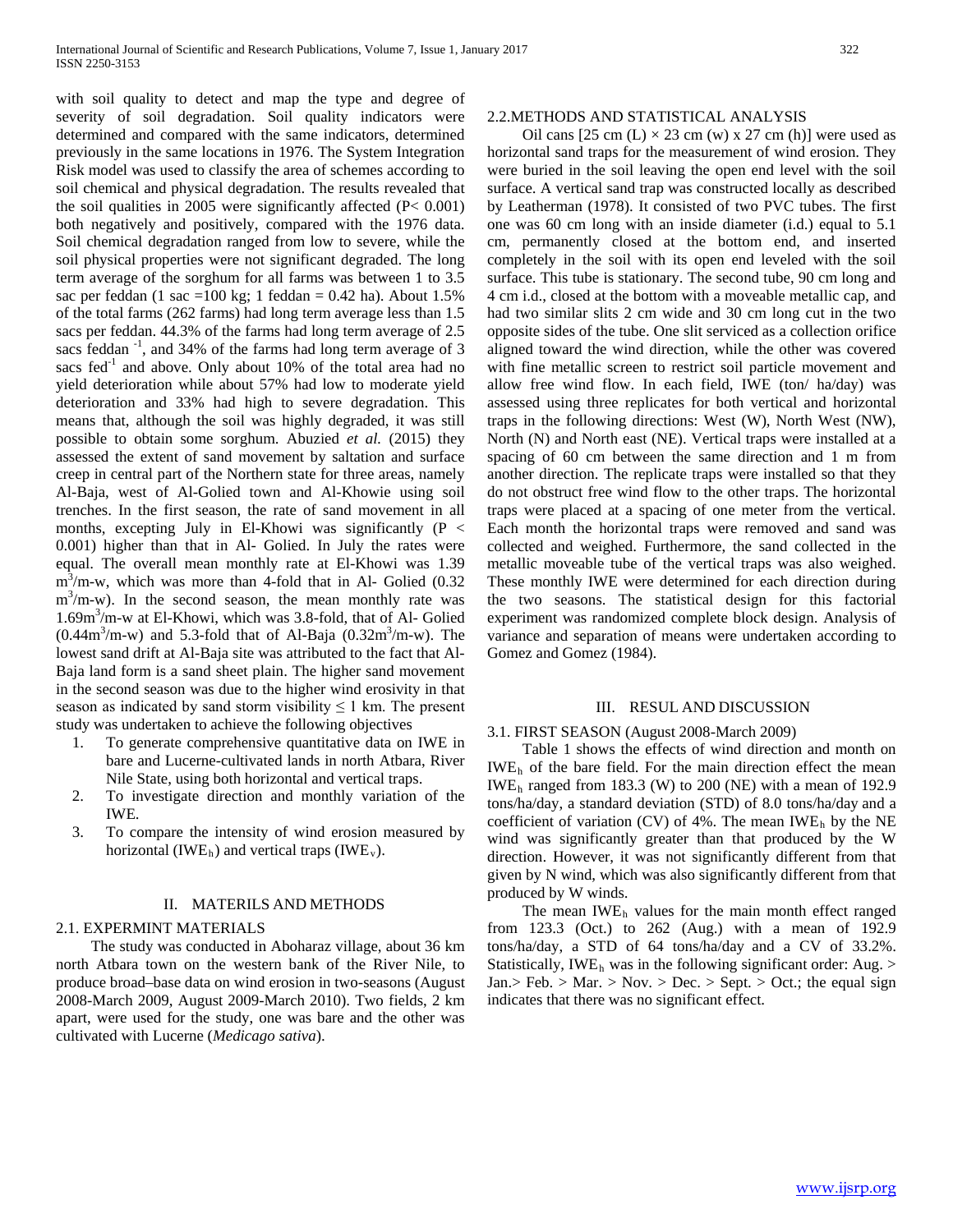|           |       |        |        |       |       | Table 1 Effect of direction and month on the IWE <sub>h</sub> (ton ha <sup>-1</sup> day <sup>-1</sup> ) measured in the bare field surface during the first season* |                  |        |                    |  |  |  |
|-----------|-------|--------|--------|-------|-------|---------------------------------------------------------------------------------------------------------------------------------------------------------------------|------------------|--------|--------------------|--|--|--|
| Direct.   | Month |        |        |       |       |                                                                                                                                                                     |                  |        |                    |  |  |  |
|           | Aug.  | Sept.  | Oct.   | Nov.  | Dec.  | Jan.                                                                                                                                                                | Feb.             | Mar.   | Mean               |  |  |  |
| W         | 261   | 126.0  | 119.0  | 134.3 | 120.0 | 242                                                                                                                                                                 | 238              | 226.1  | 183.3 <sub>b</sub> |  |  |  |
| <b>NW</b> | 260   | 126.0  | 127.0  | 153.0 | 129.4 | 259                                                                                                                                                                 | 238              | 220.3  | 189.1 <sub>b</sub> |  |  |  |
| N         | 263   | 130.4  | 118.0  | 165.0 | 133.3 | 267                                                                                                                                                                 | 267              | 246.4  | 199.0a             |  |  |  |
| <b>NE</b> | 264   | 126.0  | 129.3  | 179.1 | 133.3 | 267                                                                                                                                                                 | 261              | 241.0  | 200.0a             |  |  |  |
| Mean      | 262a  | 127.1e | 123.3e | 158d  | 129e  | 258.8ab                                                                                                                                                             | 251 <sub>b</sub> | 233.5c | 192.9              |  |  |  |

\*Means followed by the same letter in the same row or column are not significantly different from each other at the 0.01 level by Duncan Multiple Range Test

 Table 2 shows the effects of wind direction and month on IWE<sub>v</sub> of the bare field. The mean IWE<sub>v</sub> values ranged from 70 (W) to 127 (NW) with a mean of 108.8 tons/ha/day, a STD of 26 tons/ha/day and a CV of 24%. Despite of the high mean  $IWE$ <sub>v</sub> value caused by the NW wind was not significantly to that produced by winds from the three other directions. The mean monthly data ranged from 65.3 (Sept.) to 156.1 (Jan.) with a mean of 108.8 tons/ha/day, a STD of 35 tons/ha/day and a CV of 32.2%. The monthly  $IWE_v$  values were in the following statistically significant order: Jan. > Mar. > Feb.>Aug.>Nov.>Oct.>Dec. >Sept. The  $IWE_v$  values obtained for each month or direction were lower than the corresponding IWE<sub>h</sub> values. The overall mean IWE<sub>y</sub> value was 56.3% that of IWEh.

| Table 2 Effect of direction and month on the IWE <sub>y</sub> (ton ha <sup>-1</sup> day <sup>-1</sup> ) measured in the bare field surface during the first season* |                                                                                                                                                                                                                                                                                                  |                   |      |        |       |        |       |       |        |  |  |
|---------------------------------------------------------------------------------------------------------------------------------------------------------------------|--------------------------------------------------------------------------------------------------------------------------------------------------------------------------------------------------------------------------------------------------------------------------------------------------|-------------------|------|--------|-------|--------|-------|-------|--------|--|--|
| Direct.                                                                                                                                                             |                                                                                                                                                                                                                                                                                                  |                   |      | Month  |       |        |       |       | Mean   |  |  |
|                                                                                                                                                                     | Aug.                                                                                                                                                                                                                                                                                             | Sept.             | Oct. | Nov.   | Dec.  | Jan.   | Feb.  | Mar.  |        |  |  |
| W                                                                                                                                                                   | 111.1                                                                                                                                                                                                                                                                                            | 64.0              | 82.0 | 75.0   | 28.4  | 57.0   | 56    | 83.3  | 70.0a  |  |  |
| <b>NW</b>                                                                                                                                                           | 118.0                                                                                                                                                                                                                                                                                            | 71.1              | 81.0 | 103.0  | 102.0 | 204.0  | 167   | 167.0 | 127.0a |  |  |
| N                                                                                                                                                                   | 116.0                                                                                                                                                                                                                                                                                            | 63.0              | 82.2 | 101.1  | 79.4  | 159.4  | 165   | 167.0 | 117.0a |  |  |
| <b>NE</b>                                                                                                                                                           | 111.1                                                                                                                                                                                                                                                                                            | 63.0              | 78.3 | 78.0   | 102.0 | 204.0  | 167   | 166.1 | 121.2a |  |  |
| Mean                                                                                                                                                                | 114.1ab                                                                                                                                                                                                                                                                                          | 65.3 <sub>b</sub> | 81ab | 89.3ab | 78ab  | 156.1a | 139ab | 146ab | 108.8  |  |  |
|                                                                                                                                                                     | $\mathbf{v}$ and $\mathbf{v}$ are $\mathbf{v}$ and $\mathbf{v}$ are $\mathbf{v}$ and $\mathbf{v}$ are $\mathbf{v}$ and $\mathbf{v}$ are $\mathbf{v}$ and $\mathbf{v}$ are $\mathbf{v}$ and $\mathbf{v}$ are $\mathbf{v}$ and $\mathbf{v}$ are $\mathbf{v}$ and $\mathbf{v}$ are $\mathbf{v}$ and |                   |      |        |       |        |       |       |        |  |  |

\*Letters as explained in Table1.

Table 3 shows that in the cultivated field,  $IWE<sub>h</sub>$  data for the main direction effect ranged from 2.3 (NW) to 6.1 (W), with a mean of 4.1 tons/ ha/ day, a STD of 1.6 tons/ ha/ day and a CV of 39%. As expected the data generated in this cultivated field were much lower than the corresponding data obtained from the bare field. The overall mean of IWE<sub>h</sub> of this field is about 2.1% of that of the bare field. The mean  $IWE<sub>h</sub>$  value produced by the W wind was significantly greater than that produced by NW and NE winds, but it was not significantly different from that produced by N winds. The table also shows that the monthly  $IWE<sub>h</sub>$  data ranged between 2.4 (Jan., Feb, Mar.) and 8.3 (Nov.), with a mean of 4.1 tons/ ha/ day, a STD of 2.1 tons /ha/ day and a CV of 51%. The main monthly effect showed that  $IWE<sub>h</sub>$  was in the following

significant order: Mar. > Nov.>Aug.>Sept > Oct.> Dec.> Jan. = Feb.

Table 4 shows that the IWE<sub>y</sub> data for the main direction effect, in the cultivated field ranged from 0.41 (NE) to 18.3 (W), with a mean of 5.8 tons/ ha/ day, a STD of 8.4 tons/ ha/ day and a CV of 144.8%. The overall mean  $IWE_v$  of this field is about 5.3% that of the corresponding bare field. The main wind direction effect showed that  $IWE_v$  was in the following significant order:  $W > NW = N = NE$ . The table also shows that the monthly  $IWE_v$  data ranged between 1.5 (Sept.) and 10.3 (Nov.), with a mean of 5.8 tons/ ha/ day, a STD of 3.3 tons/ ha /day and a CV of 56.9%. The main monthly effect showed that  $IWE<sub>v</sub>$  was in the following significant order: Nov.> Dec.> Jan.>  $Feb. = Mar. > Aug. > Oct. > Sept.$ 

| Table 3 Effect of direction and month on the IWE <sub>h</sub> (ton ha <sup>-1</sup> day <sup>-1</sup> ) measured in the cultivated field during the first season* |                   |                  |                  |                |                   |                  |                  |                  |                  |  |  |
|-------------------------------------------------------------------------------------------------------------------------------------------------------------------|-------------------|------------------|------------------|----------------|-------------------|------------------|------------------|------------------|------------------|--|--|
| Direct.                                                                                                                                                           | Month             |                  |                  |                |                   |                  |                  |                  |                  |  |  |
|                                                                                                                                                                   | Aug.              | Sept.            | Oct.             | Nov.           | Dec.              | Jan.             | Feb.             | Mar.             | Mean             |  |  |
| W                                                                                                                                                                 | 10.3              | 5.7              | 5.9              |                | 5.00              | 3.7              | 3.6              | 3.6              | 6.1a             |  |  |
| <b>NW</b>                                                                                                                                                         | 2.9               | 1.4              | 1.7              | $\overline{4}$ | 2.10              | 2.1              | 2.1              | 2.1              | 2.3 <sub>b</sub> |  |  |
| N                                                                                                                                                                 | 7.5               | 5.7              | 6.4              | 12             | 0.58              | 1.4              | 1.4              | 1.4              | 4.5ab            |  |  |
| <b>NE</b>                                                                                                                                                         | 2.5               | 4.9              | 2.7              | 6              | 3.00              | 2.4              | 2.4              | 2.4              | 3.3 <sub>b</sub> |  |  |
| Mean                                                                                                                                                              | 5.8ab             | 4.4 <sub>b</sub> | 4.2 <sub>b</sub> | 8.3a           | 2.70 <sub>b</sub> | 2.4 <sub>b</sub> | 2.4 <sub>b</sub> | 2.4 <sub>b</sub> | 4.1              |  |  |
| $1.10$ and $1.10$ and $1.10$                                                                                                                                      | $\cdots$ $\cdots$ |                  |                  |                |                   |                  |                  |                  |                  |  |  |

\*Letters as explained in Table 1

|         |      |       |      |      |            |      | Table 4 Effect of direction and month on the IWE <sub>y</sub> (ton ha <sup>-1</sup> day <sup>-1</sup> ) measured in the cultivated field during the first season* |     |      |
|---------|------|-------|------|------|------------|------|-------------------------------------------------------------------------------------------------------------------------------------------------------------------|-----|------|
| Direct. |      |       |      |      | Month      |      |                                                                                                                                                                   |     | Mean |
|         | Aug. | Sent. | Dct. | Nov. | $\rm{Dec}$ | Jan. | Feb.                                                                                                                                                              | Mar |      |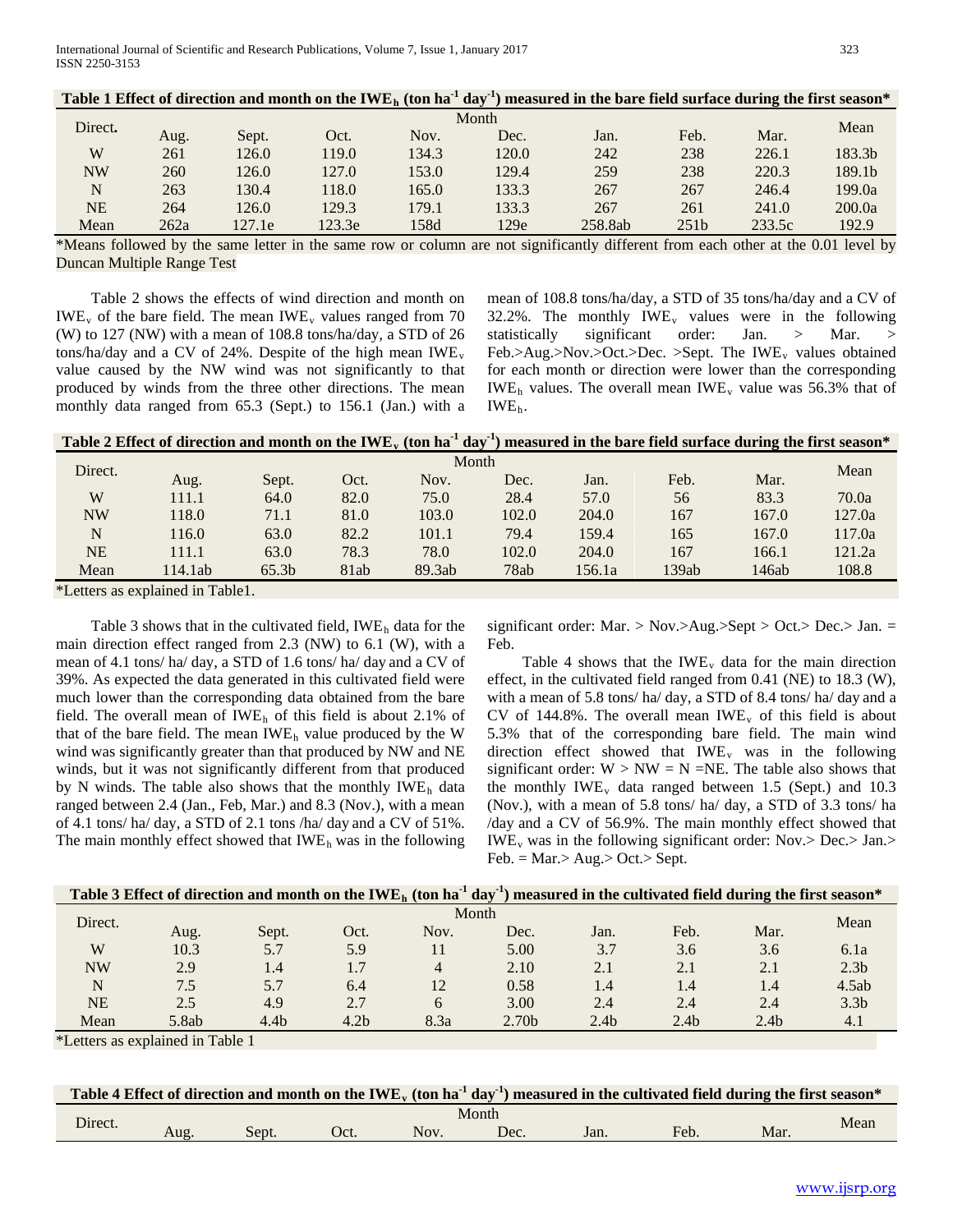| W         | 3.3                                                                                                                                                                                                                                                                                                               | 2.0  | 5.0   | 33.2  | 26.0 | 26.0   | 25.5    | 25.5   | 18.3a             |
|-----------|-------------------------------------------------------------------------------------------------------------------------------------------------------------------------------------------------------------------------------------------------------------------------------------------------------------------|------|-------|-------|------|--------|---------|--------|-------------------|
| <b>NW</b> | 4.1                                                                                                                                                                                                                                                                                                               | 2.4  | 2.3   | 5.2   | 3.0  | 3.0    | 3.0     | 3.0    | 3.3 <sub>b</sub>  |
| N         | 2.0                                                                                                                                                                                                                                                                                                               | 1.3  | 1.0   | 2.0   | 0.8  | 0.8    | 0.8     | 0.8    | 1.2 <sub>b</sub>  |
| NE        | 0.8                                                                                                                                                                                                                                                                                                               | 0.4  | 0.4   | 0.87  | 0.2  | 0.2    | 0.2     | 0.2    | 0.41 <sub>b</sub> |
| Mean      | 2.6bc                                                                                                                                                                                                                                                                                                             | 1.5c | 2.2bc | 10.3a | 8abc | 7.5abc | 7.40abc | 7.40ab | 5.8               |
|           | $\mathcal{F}$ and $\mathcal{F}$ are $\mathcal{F}$ and $\mathcal{F}$ are $\mathcal{F}$ and $\mathcal{F}$ and $\mathcal{F}$ are $\mathcal{F}$ and $\mathcal{F}$ are $\mathcal{F}$ and $\mathcal{F}$ are $\mathcal{F}$ and $\mathcal{F}$ are $\mathcal{F}$ and $\mathcal{F}$ are $\mathcal{F}$ and $\mathcal{F}$ are |      |       |       |      |        |         |        |                   |

\*Letters as explained in Table 1

## 3.1. SECOND SEASON (August 2009-March 2010)

In the bare land, the mean IWE<sub>h</sub> values for the main direction effect ranged from 130.5 (W) to 162.1 (N) with a mean of 150.7 tons/ ha/ day, a STD of 14.3 tons/ ha/ day and a CV of 9.5% (Table 5). The main wind direction effect showed that **IWE**<sub>h</sub> was in the following significant order:  $N > NW = NE = W$ . The mean IWE<sub>h</sub> values for the main month effect ranged from 29 (Oct.) to 254.5 (Jan.) with mean of 150.7 tons/ ha/ day, a STD of

84.5 tons/ ha day and a CV of 56.1%. The monthly main effect was in the following significant order: Jan. > Feb.> Mar.> Aug.> Sept.> Dec.> Nov.> Oct. The IWE<sub>h</sub> in the bare field surface in the second season was much lower than that in the first season. The overall mean IWE<sub>h</sub> value in the second season was 78.1% of that in the first season. There was also variation in the order of magnitude of mean values in the corresponding months or directions.

|                                              |        |        |          |       | season* |        |        |        |        |  |
|----------------------------------------------|--------|--------|----------|-------|---------|--------|--------|--------|--------|--|
|                                              | Month  |        |          |       |         |        |        |        |        |  |
| Direct.                                      | Aug.   | Sept.  | Oct.     | Nov.  | Dec.    | Jan.   | Feb.   | Mar.   | Mean   |  |
| W                                            | 121.9  | 117.8  | 18.4     | 48.1  | 43.5    | 233.5  | 236.3  | 224.1  | 130.5c |  |
| <b>NW</b>                                    | 125.9  | 124.6  | 29.0     | 89.9  | 124.6   | 256.9  | 235.6  | 218.3  | 150.6b |  |
| N                                            | 129.0  | 118.6  | 32.9     | 108.9 | 126.4   | 263.8  | 268.5  | 248.6  | 162.1a |  |
| NE                                           | 128.1  | 125.6  | 35.8     | 106.1 | 114.8   | 263.8  | 260.7  | 241.6  | 159.6b |  |
| Mean                                         | 126.2c | 121.7c | $29.0$ f | 88.3e | 102.3d  | 254.5a | 250.3a | 233.2b | 150.7  |  |
| $\pm 1$ attacks are also access the Table 1. |        |        |          |       |         |        |        |        |        |  |

\*Letters as shown in Table 1.

Table 6 shows that the mean IWE<sub>*v*</sub> values for the main direction effect in the bare land ranged from 49.5 (W) to 96.6 (NW) with a mean of 80.3 tons/ ha/ day, a STD of 21 tons/ ha/ day and a CV of 26.2%. The mean IWE<sub>V</sub> produced by NW winds was significantly greater than that produced by W winds, but not different from that blown by N and NE winds. The monthly IWE<sub>v</sub> data ranged from 9.1 (Oct.) to 151.7 (Jan.) with a mean of 80.3 tons/ ha/ day, a STD of 56.6 tons/ ha/ day and a CV of 70.5%. The main effect of the month showed that  $IWE_v$  was in the following significant order: Jan.> Mar.> Feb.> Sept.> Aug.> Dec.> Nov.> Oct. The overall mean IWE<sub>y</sub> of the second season was 73.8% of that in the first season. There was also variation in the order of magnitude of monthly IWE<sub>y</sub> values or those of the wind directions. As expected the mean IWE<sub>y</sub> values obtained for each month or direction were lower than the corresponding IWE<sub>h</sub> values.

Table 7 shows that the IWE<sub>h</sub> data in the cultivated field ranged between 1.7 (NW) and 4.4 (N), with a mean of 3.3 tons/ ha/ day, a STD of 1.2 tons/ ha/ day and a CV of 36.4%. The overall mean IWE<sub>h</sub> of this field is about 2.2% of that of the bare field in the second season. The main wind direction effect showed that  $IWE_h$  was in the following significant order:  $N = W$  $> NE > NW$ . The table also shows that the monthly  $IWE_h$  data ranged between 2.4 (Mar.) and 3.7 (Aug. and Sept.), with a mean of 3.3 tons/ ha/ day, a STD of 0.46 tons/ ha /day and a CV of 14%. The main monthly effect showed that IWE<sub>h</sub> was in the following significant order: Aug. = Sept. > Oct.> Nov.> Dec.> Jan.> Feb.> Mar.

|           |        |       |                  |        | season* |        |        | $\tilde{}$ |                   |  |  |
|-----------|--------|-------|------------------|--------|---------|--------|--------|------------|-------------------|--|--|
| Direct.   | Month  |       |                  |        |         |        |        |            |                   |  |  |
|           | Aug.   | Sept. | Oct.             | Nov.   | Dec.    | Jan.   | Feb.   | Mar.       | Mean              |  |  |
| W         | 60.9   | 76.0  | 3.3              | 33.8   | 21.8    | 61.1   | 55.6   | 83.3       | 49.5 <sub>b</sub> |  |  |
| <b>NW</b> | 56.0   | 72.7  | 8.5              | 51.8   | 55.6    | 195.6  | 166.1  | 166.7      | 96.6a             |  |  |
| N         | 59.9   | 73.3  | 15.0             | 25.7   | 42.3    | 153.9  | 161.7  | 167.8      | 87.5a             |  |  |
| NE        | 56.1   | 53.7  | 9.7              | 29.9   | 22.0    | 196.1  | 165.0  | 168.3      | 87.6a             |  |  |
| Mean      | 58.2bc | 68.9b | 9.1 <sub>d</sub> | 35.3cd | 35.4cd  | 151.7a | 137.1a | 146.5a     | 80.3              |  |  |

\*Letters as explained in Table 2.

|         |      |       |                  |      |       |      |      |      | Table 7 Effect of direction and month on the IWE <sub>h</sub> (ton ha <sup>-1</sup> day <sup>-1</sup> ) measured in the cultivated field during the second season* |
|---------|------|-------|------------------|------|-------|------|------|------|--------------------------------------------------------------------------------------------------------------------------------------------------------------------|
|         |      |       |                  |      | Month |      |      |      |                                                                                                                                                                    |
| Direct. | Aug. | Sept. | $\mathcal{O}ct.$ | Nov. | Dec.  | Jan. | Feb. | Mar. | Mean                                                                                                                                                               |

W 7.8 3.5 4.0 3.8 3.4 3.5 3.1 3.6 4.1a NW 2.9 1.3 1.7 1.7 1.6 1.2 1.2 2.1 1.7b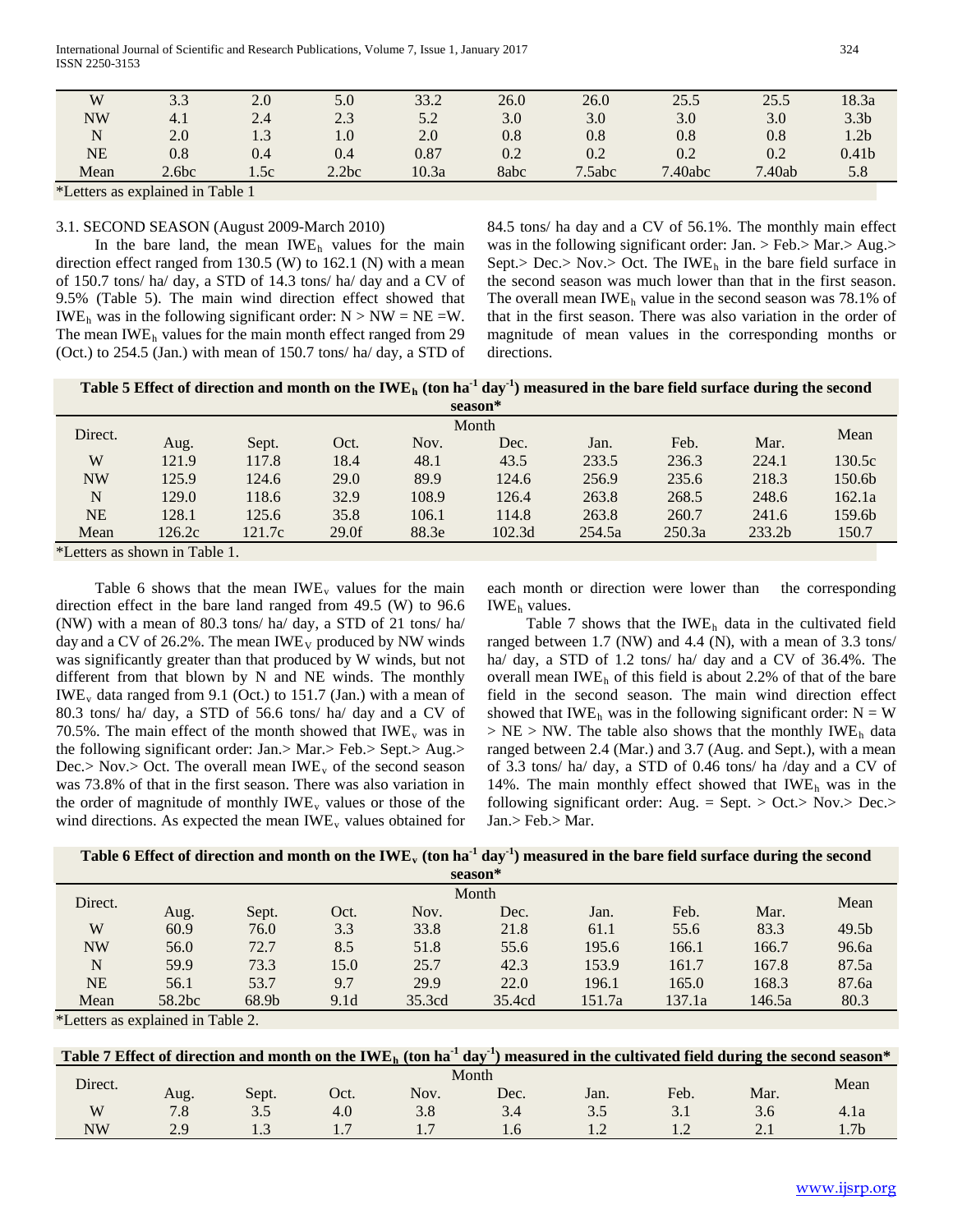| N<br>$\mathbf{r}$ | $\cdot$ ,             | $\sim\,$                      | v.v                          | $\cup$ . $\cup$                           | <u>.</u>                     | ᅭ<br>т.∠                        | 4.O              | 1.4    | 4.4a                 |
|-------------------|-----------------------|-------------------------------|------------------------------|-------------------------------------------|------------------------------|---------------------------------|------------------|--------|----------------------|
| <b>NE</b>         | ن و گ                 | $\sim$<br>т. о                | $\sim$ $\sim$<br>$\sim\cdot$ | $\sim$ $\sim$<br>$\overline{\phantom{a}}$ | $\sim$ $\sim$<br>$\sim\cdot$ | $\sim$ $\sim$<br>$\overline{a}$ | $\mathcal{L}$ .0 | $\sim$ | 2.9ab                |
| Mean              | $\sim$ $\sim$<br>3.1a | $\overline{ }$<br>റ<br>J. 1 a | 3.6a                         | 3.5a                                      | $\sim$ $\sim$<br>3.3a        | 3.1a                            | 2.9a             | 2.4a   | $\sim$ $\sim$<br>ن ر |

\*Abbreviations as explained in Table 1

Table 8 shows that the  $IWE_v$  data for the different directions in the cultivated field ranged between 0.41 (NE) and 6.9 (W) with a mean of 2.8 tons/ ha/ day, a STD of 2.9 tons/ ha/ day and a CV of 103.6%. The overall mean of IWEv of this field is about 2.6% that of the bare field in the first season. The main wind direction effect showed that  $IWE_v$  was in the following significant order:  $W > NW > N = NE$ . The table also shows that the monthly  $IWE_v$  data ranged between 1.5 (Sept.) and 7.4 (Mar.), with a mean of 2.8 tons/ ha/ day, a STD of 1.9 tons/ ha /day and a CV of 67.9%. The main monthly effect showed that  $IWE_v$  was in the following significant order: Mar. > Aug. > Oct. =  $Nov. = Dec. = Feb. > Jan. > Sept.$ 

| Table 8 Effect of direction and month on the IWE <sub>y</sub> (ton ha <sup>-1</sup> day <sup>-1</sup> ) measured in the cultivated field during the second season* |                  |                 |                  |                  |                  |                  |                  |      |                  |  |  |  |
|--------------------------------------------------------------------------------------------------------------------------------------------------------------------|------------------|-----------------|------------------|------------------|------------------|------------------|------------------|------|------------------|--|--|--|
| Direct.                                                                                                                                                            | Month            |                 |                  |                  |                  |                  |                  |      |                  |  |  |  |
|                                                                                                                                                                    | Aug.             | Sept.           | Oct.             | Nov.             | Dec.             | Jan.             | Feb.             | Mar. | Mean             |  |  |  |
| W                                                                                                                                                                  | 3.4              | 1.9             | 4.9              | 4.8              | 4.7              | 4.7              | 4.9              | 25.8 | 6.9a             |  |  |  |
| <b>NW</b>                                                                                                                                                          | 4.1              | 2.4             | 2.3              | 2.2              | 2.3              | 2.2              | 2.3              | 2.7  | 2.6 <sub>b</sub> |  |  |  |
| N                                                                                                                                                                  | 1.9              | 1.3             | 1.0              | 0.9              | 1.0              | 0.9              | 1.0              | 0.8  | 1.1c             |  |  |  |
| <b>NE</b>                                                                                                                                                          | 0.8              | 0.4             | 0.4              | 0.4              | 0.4              | 0.4              | 0.4              | 0.2  | 0.41c            |  |  |  |
| Mean                                                                                                                                                               | 2.6 <sub>b</sub> | .5 <sub>b</sub> | 2.2 <sub>b</sub> | 2.1 <sub>b</sub> | 2.1 <sub>b</sub> | 2.0 <sub>b</sub> | 2.2 <sub>b</sub> | 7.4a | 2.8              |  |  |  |

\*Letters as explained in Table 2

## IV. DISCUSSION

 In the bare fields, horizontal traps in all directions and months yielded significantly much higher IWE than vertical traps. The overall mean IWE<sub>h</sub> value was 1.8 and 1.9 fold the overall mean  $IWE_V$  value in the first and second seasons, respectively. This was attributed to the fact that horizontal traps collected soil particles transported by the three mechanisms of wind erosion, namely saltation, surface creep and suspension, where as vertical traps collected particles transported by saltation only. The IWE measured by both traps in the first season were much higher than those measured in the second season The overall mean IWE<sub>h</sub> and IWE<sub>V</sub> in the first season were 1.3 and 1.4 fold those in the second season, respectively. This effect was attributed to the higher wind erosivity in the first season. The wind erosivity was 2483 and 2309.3  $m^3/sec^3$  for the first and second seasons, respectively (Abdelwahab, 2012).

In the cultivated fields, the overall mean of IWE<sub>y</sub> yielded significantly much higher than that produced by IWE<sub>h</sub> in the first season, but in the second season result was inverse with very meager increasing in the overall mean value of IWE<sub>h</sub>. The ratio IWE<sub>V</sub>/ IWE<sub>h</sub> of the overall mean values was 1.4 and 0.85 in the first and second seasons, respectively. This effect is because Lucerne reduced wind erosivity and obstructed the movement of soil particles into the horizontal traps, much more than into the vertical traps in first season whereas in the second season reverse trend was found with very meager increased in IWE<sub>h</sub>. This effect was attributed to the lower wind erosivity in the second season. Furthermore, plant cover in the cultivated fields greatly reduced IWE<sub>*R*</sub></sub> and IWE<sub>*V*</sub>.

 In general plant cover as a surface roughness element determines the extent to which air flow contacts the ground surface and influences the height of the mean aerodynamic surface and consequently reduces wind erosivity. Both height and density determine the effectiveness of plants in reducing wind erosivity. Chepil and Woodruff (1963) stated that grasses and legumes are the most efficient in establishing a dense cover. The results showed that IWE measured by both traps were greatly reduced in the cultivated fields in both seasons. In the first season, IWE<sub>h</sub> and IWE<sub>y</sub> in the cultivated fields were 2.1% and 5.3% those in the bare fields, respectively. In the second season, these ratios were 2.2% and 3.5%, respectively. This was attributed to the good protection offered by Lucerne to the ground from erosive winds. This finding agrees with previous findings of Farah (2003).

 There is variation in the order of magnitude of the monthly IWE. The variation due to direction was much lower than monthly; due to the higher monthly variability of wind erosivity. The IWE values obtained in Aug. and Sept. were caused mainly by S and SW winds, which were stronger winds but shorter in duration. However the prevailing N. winds caused high IWE in Jan. (NNW), Feb. (NW) and Mar. (NW), and days of dust storms. Finally, the high temperature effects on pressure and wind velocity in summer caused the transportation of heavier and denser particles opposite effect of low temperature in (Oct., Nov. and Dec.). This finding agrees with previous findings Abuzied (2009) and Farah (2003), with emphasized on minimum sand transport recorded in November and December.

#### V. CONCLUSION

 As expected the bare lands gave significantly higher mean IWE values than the Lucerne-cultivated field. The IWE<sub>h</sub> in the bare land was 47 and 45.7 fold that of the cultivated field in the two successive seasons. Thus, cultivating the land with Lucerne will effectively protect the land from erosion. However, it is recommended to establish a shelterbelt, because of its added beneficial environmental effects, and because it permits the variation of the cropping pattern. Moreover growing summer and winter crops with appropriate crop residue management offer good land protection against soil erosion. However this does not preclude the establishment of a shelterbelt.